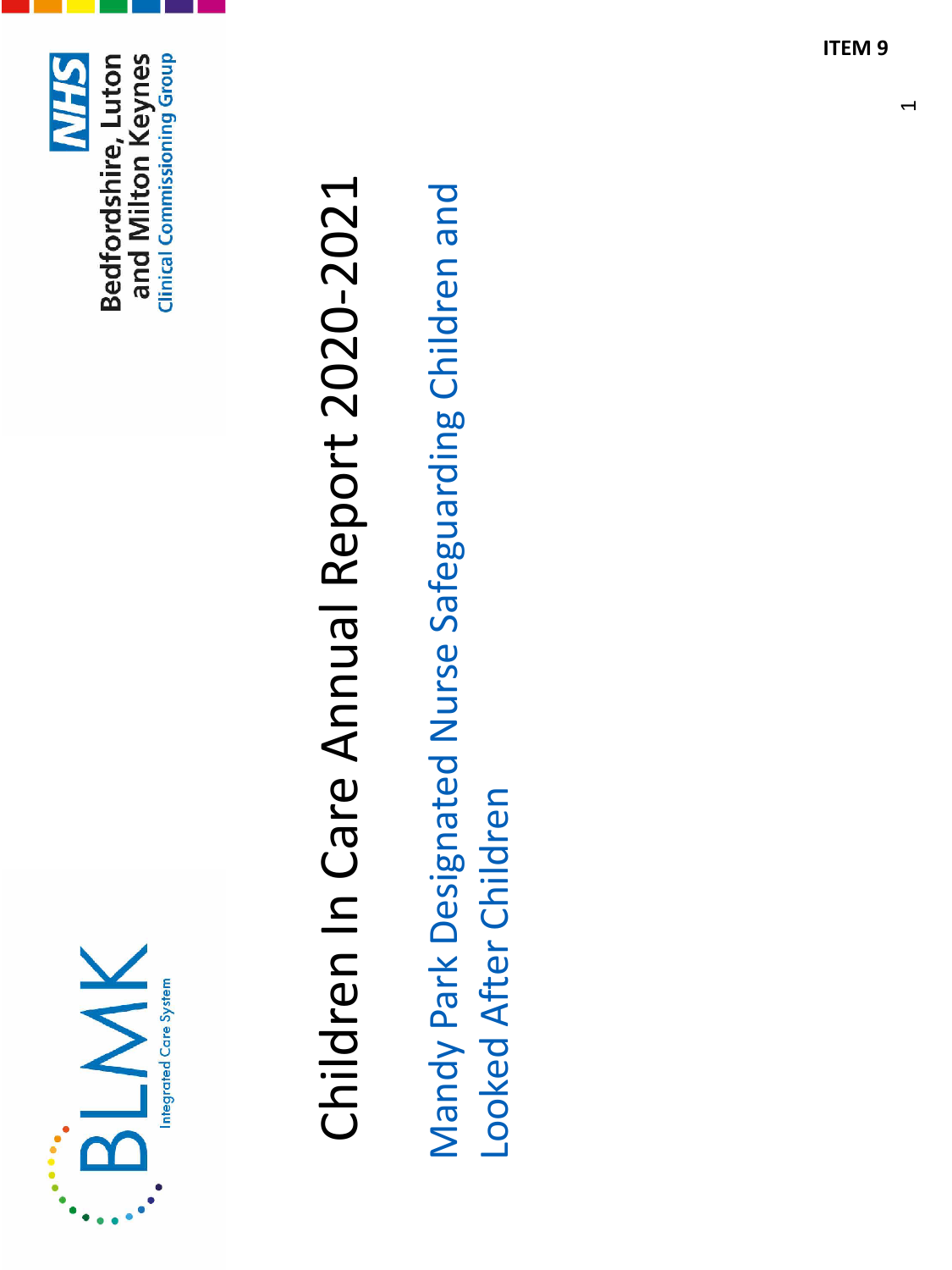



#### Collaborative working **Collaborative working**

providers worked collaboratively, ensuring at the time of most need our children in care had a providers worked collaboratively, ensuring at the time of most need our children in care had a During this exceptional time of adversity Children's Social Care, the CCG and our health During this exceptional time of adversity Children's Social Care, the CCG and our health quality service. quality service.

During this year we have: During this year we have:

- built upon our previous successes • built upon our previous successes
- relationships have been strengthened relationships have been strengthened
- ensured collaboration is at the core of our work • ensured collaboration is at the core of our work
- nurtured mutual support to secure professional resilience nurtured mutual support to secure professional resilience
- moved to virtual training including GP's in MK • moved to virtual training including GP's in MK
- practiced from the stance that child safeguarding and children in care is our core business • practiced from the stance that child safeguarding and children in care is our core business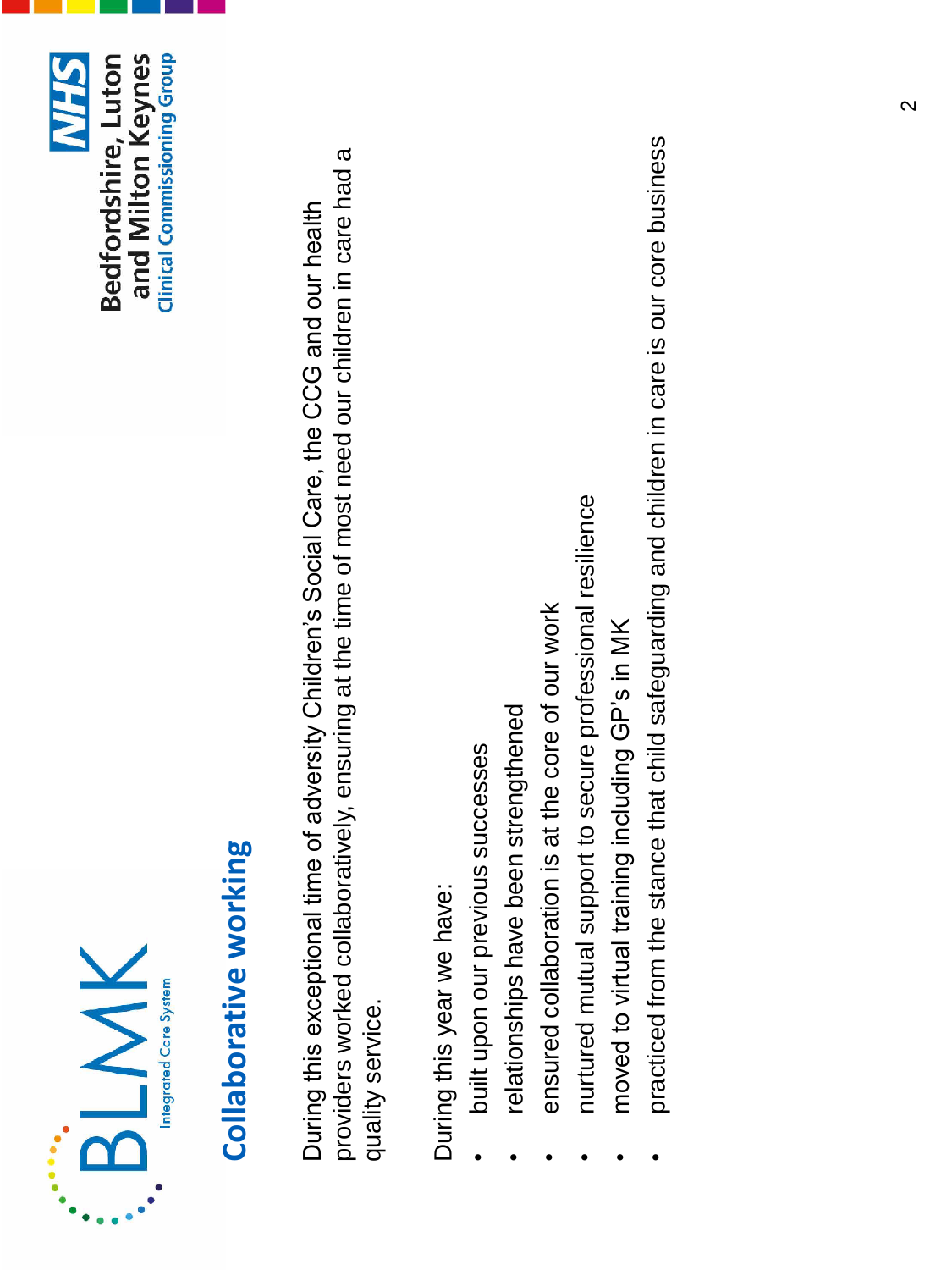



# Changes to working practice due to the Covid Pandemic **Changes to working practice due to the Covid Pandemic**

The utmost priority of our providers was to continue service delivery ensuring all children in care had The utmost priority of our providers was to continue service delivery ensuring all children in care had their statutory assessments completed and that LAC health teams were able to continue to support their statutory assessments completed and that LAC health teams were able to continue to support and advise Children's Social Care, foster carers, schools, and all other agencies that may require and advise Children's Social Care, foster carers, schools, and all other agencies that may require guidance.

- All meetings took place via video-link or telephone consultation • All meetings took place via video-link or telephone consultation
- A RAG rated Covid Risk Assessment Tool was devised to identify health risks for looked after A RAG rated Covid Risk Assessment Tool was devised to identify health risks for looked after children
- A Covid Risk Assessment Tool for Foster Carers was devised for any child/young person who A Covid Risk Assessment Tool for Foster Carers was devised for any child/young person who would require a face-to-face appointment either in clinic or a home visit would require a face-to-face appointment either in clinic or a home visit
- Any child or young person of concern was raised with appropriate universal services and Any child or young person of concern was raised with appropriate universal services and Children's Social Services and joint plans made where needed Children's Social Services and joint plans made where needed
- SDQ's and Carer Reports were emailed to foster carers to support information gathering prior to a SDQ's and Carer Reports were emailed to foster carers to support information gathering prior to a virtual health assessment virtual health assessment
- Home visits were carried out by the nurses if the child required to be seen, or if uncomfortable to Home visits were carried out by the nurses if the child required to be seen, or if uncomfortable to with video link assessment. Infection Prevention Control (IPC) government guidance followed. with video link assessment. Infection Prevention Control (IPC) government guidance followed.
- By Jan 2021 all RHA appointments were face to face apart from ad-hoc appointments. • By Jan 2021 – all RHA appointments were face to face apart from ad-hoc appointments.

3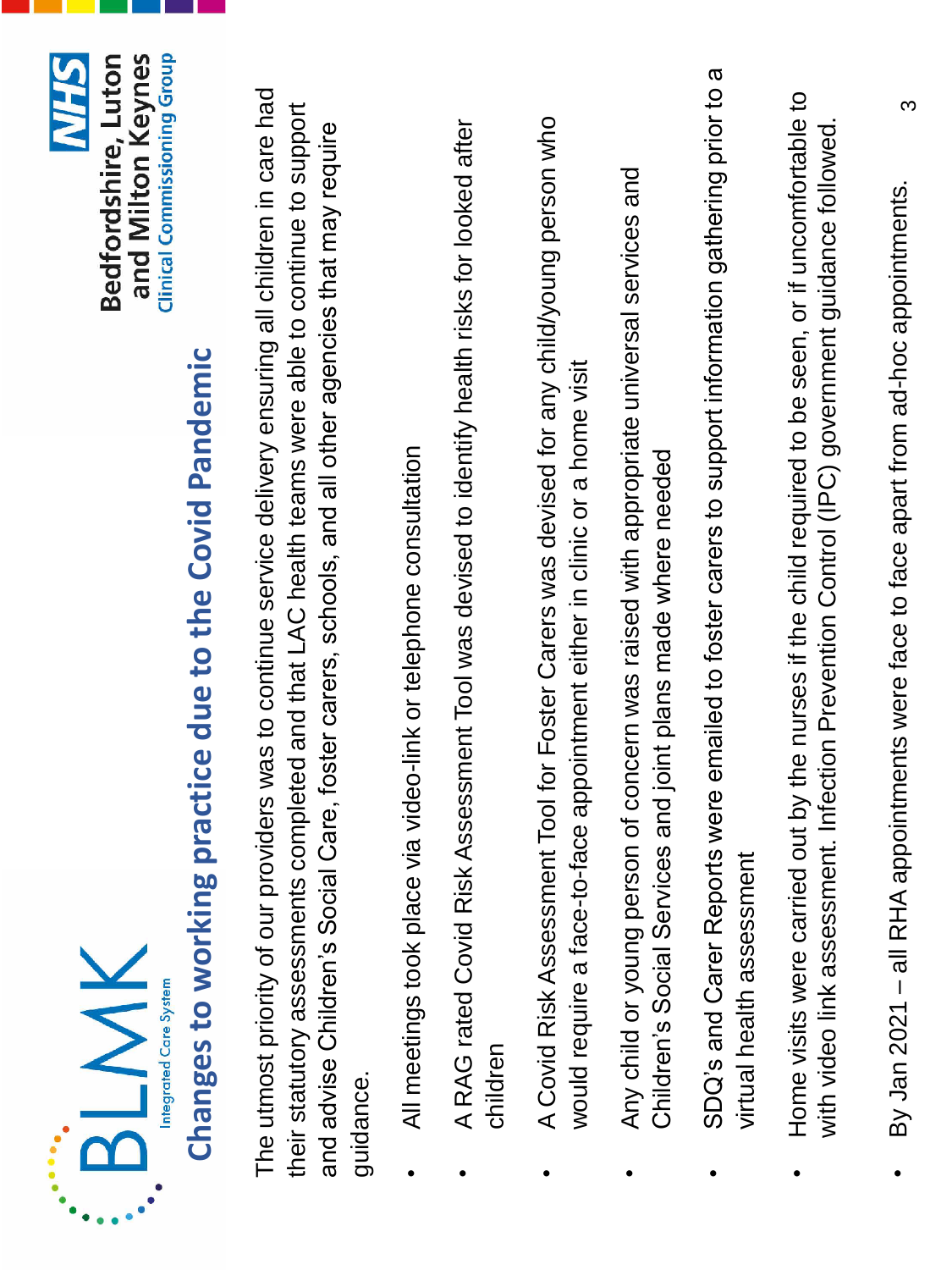



# Transition back to face-to-face appointments **Transition back to face-to-face appointments**

Health assessments have been gradually transitioned back to face to face following Infection Health assessments have been gradually transitioned back to face to face following Infection Prevention Control (IPC) government guidance. Prevention Control (IPC) government guidance.

foster carer via video-link, followed up by an additional 15-minute clinic/home visit if needed to 'see' foster carer via video-link, followed up by an additional 15-minute clinic/home visit if needed to 'see' Where needed RHA completed in two parts with the assessment completed in partnership with the Where needed RHA completed in two parts with the assessment completed in partnership with the and complete the child's height and weight. and complete the child's height and weight.

All under 5's placed with birth parents on LAC plans, were seen face to face. If the client/carer All under 5's placed with birth parents on LAC plans, were seen face to face. If the client/carer requests a face to face for an over 5 then this will be facilitated. requests a face to face for an over 5 then this will be facilitated.

undertaken to assess the growth. For those just wishing to have their growth completed, the health undertaken to assess the growth. For those just wishing to have their growth completed, the health Growth monitoring: if a medical need to do this then a face-to-face health assessment would be Growth monitoring: if a medical need to do this then a face-to-face health assessment would be teams have been using the growth clinics or signposting. teams have been using the growth clinics or signposting.

Ways of working during Covid have given experience in delivering services in a different way. Ways of working during Covid have given experience in delivering services in a different way.

assessments. Anecdotally, many of the older Children / teenagers have engaged better with virtual Moving forward health teams are considering using a blended approach of face to face and virtual assessments. Anecdotally, many of the older Children / teenagers have engaged better with virtual Moving forward health teams are considering using a blended approach of face to face and virtual assessments.assessments.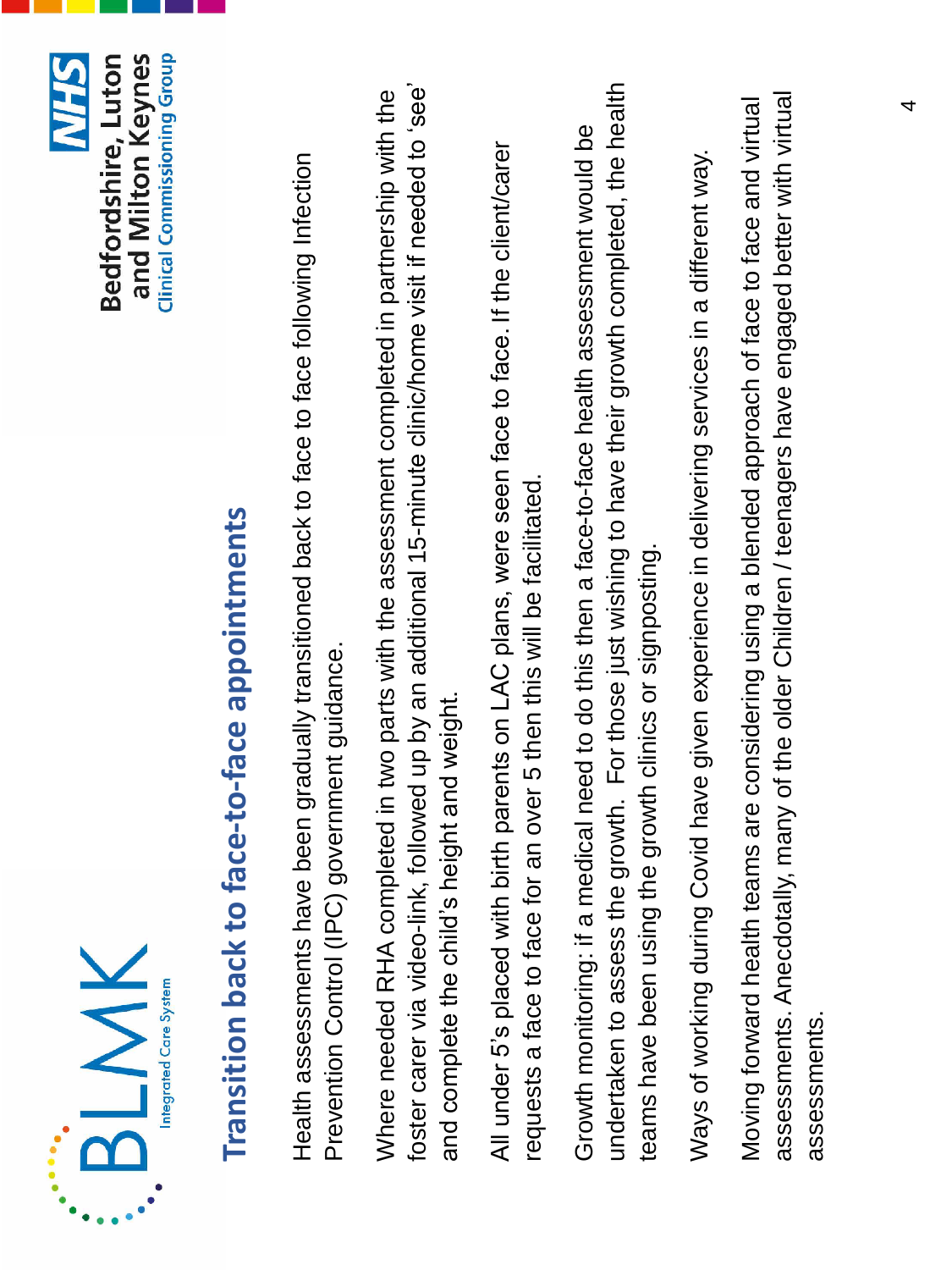



## **Initial Health Assessment Initial Health Assessment**

62% Within timescale timescale 62% Within timescale timescale **IHA's Completed** 89 IHA's Completed 144 IHA's Due 144 IHA's Due 89

All children within Milton Keynes received an Initial Health Assessment; however, 55 children All children within Milton Keynes received an Initial Health Assessment; however, 55 children<br>were seen outside of the statutory timescales. were seen outside of the statutory timescales.

Delay in statutory timescales: Delay in statutory timescales:

- Delayed consent and paperwork inaccuracies impacting on progress of appointment booking Delayed consent and paperwork inaccuracies impacting on progress of appointment booking
- Placement moves · Placement moves
- Appointments not attended • Appointments not attended
- Communication issues with foster carers Communication issues with foster carers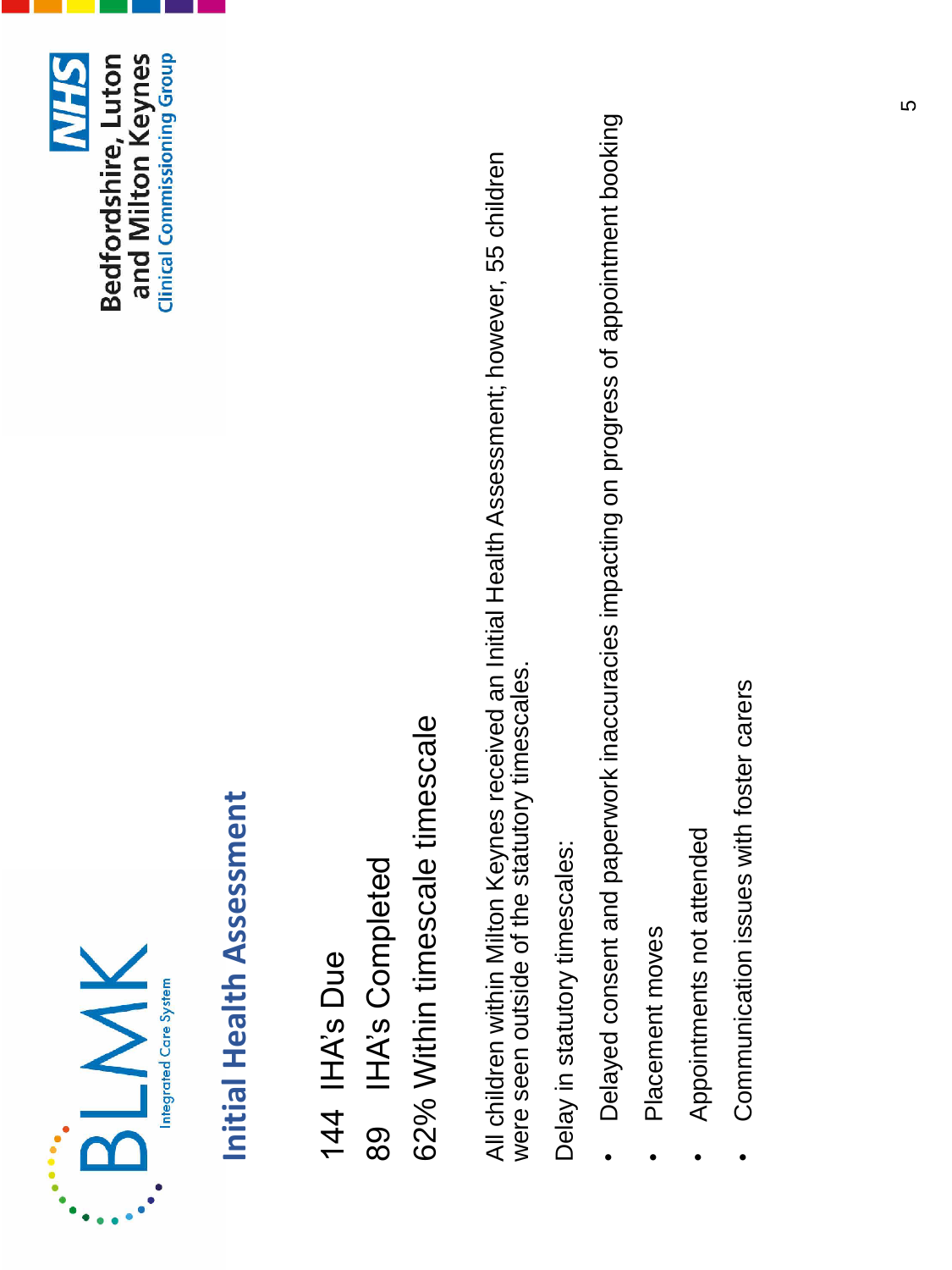



## Appointments not attended Appointments not attended

- 20 Initial Health Assessments were not attended and required re-booking. 20 Initial Health Assessments were not attended and required re-booking.
- complex to engage. This year 8 young people over the age of 14 years declined to attend for complex to engage. This year 8 young people over the age of 14 years declined to attend for • A common area for non-attendance is within the teenage age group, who at times can be A common area for non-attendance is within the teenage age group, who at times can be an IHA.
- Additional issues affecting completion relates to young people going missing from placement, Additional issues affecting completion relates to young people going missing from placement, placement moves and foster carers cancelling the appointment. placement moves and foster carers cancelling the appointment.
- minute, the fostering Social Worker will review reasons for cancellation directly with the foster minute, the fostering Social Worker will review reasons for cancellation directly with the foster • If the appointment has not been attended due to the foster carer forgetting or cancelling last If the appointment has not been attended due to the foster carer forgetting or cancelling last carer.
- At all times the team around the child will be notified of non-attendance including Designated At all times the team around the child will be notified of non-attendance including Designated Doctor, Named Nurse, Social Worker & Manager, Independent Reviewing Officer and CSC Doctor, Named Nurse, Social Worker & Manager, Independent Reviewing Officer and CSC Management. Management.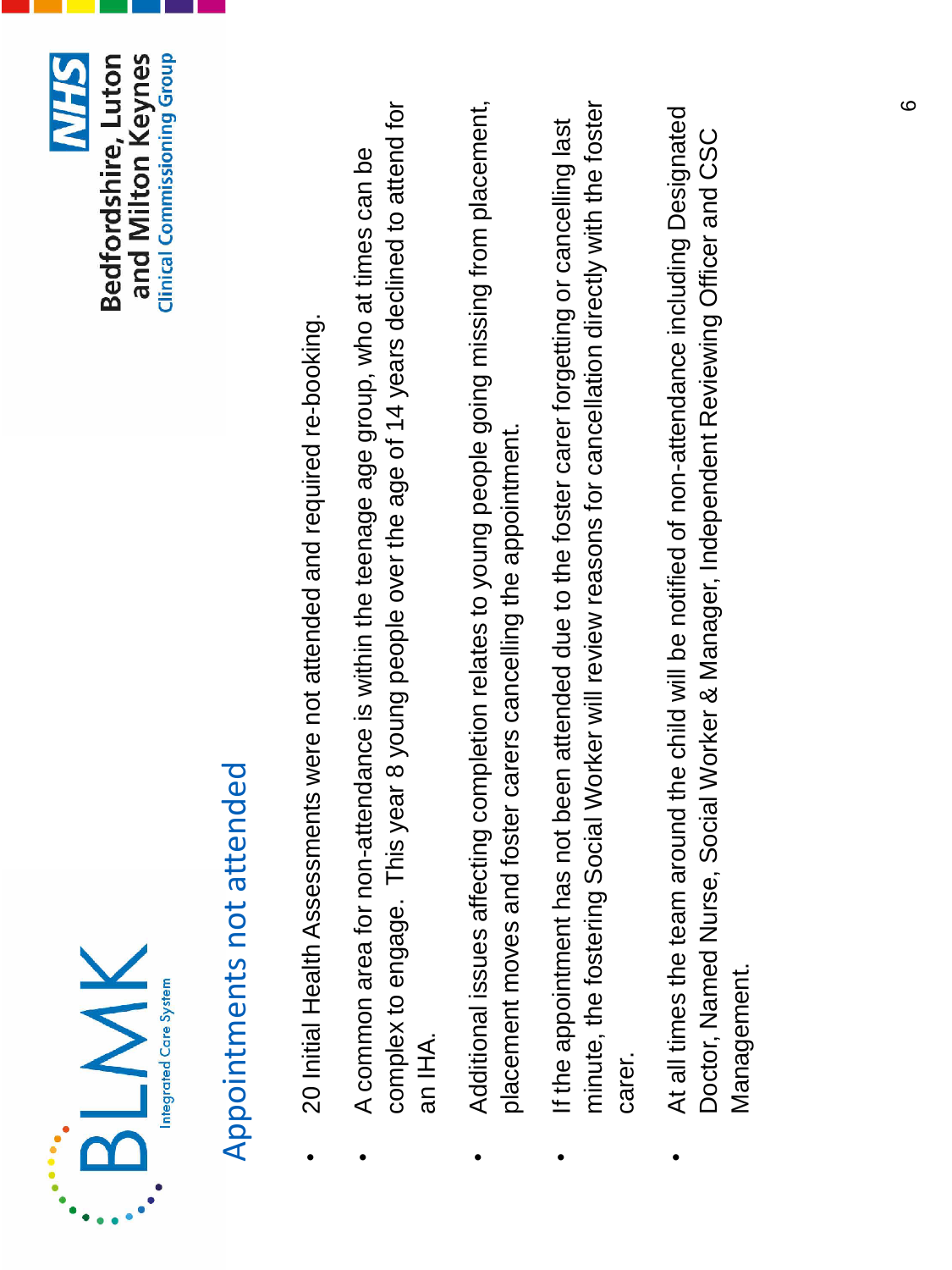



## Review Health Assessment Review Health Assessment

259 completed RHA's 259 completed RHA's 88% within timescale 88% within timescale

Delay in statutory timescale: Delay in statutory timescale:

- non-attendances to their first booked appointment. non-attendances to their first booked appointment.
- placement moves • placement moves
- carers isolating due to covid contact • carers isolating due to covid contact
- young people going missing. young people going missing.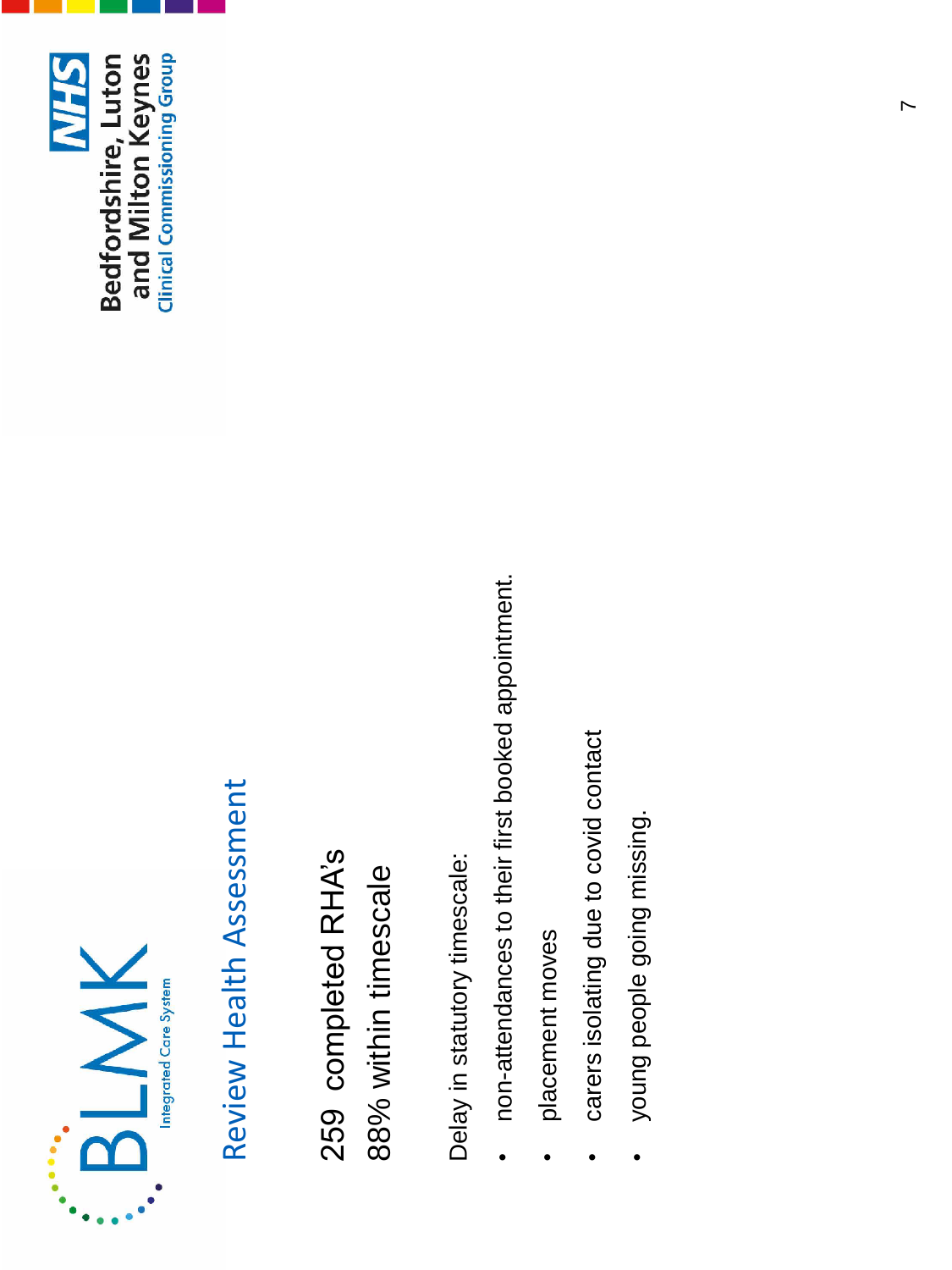



## Unattended appointments for RHA Unattended appointments for RHA

The biggest impact on overall performance was managing the DNA rate of booked appointments. The biggest impact on overall performance was managing the DNA rate of booked appointments.

- Some CYP were 'hard to reach' young people • Some CYP were 'hard to reach' young people
- Carers forgetting/cancelling at short notice Carers forgetting/cancelling at short notice
- comfortable, home, school, clinic, or a more casual space of their choice. This has been • Appointments are offered at a time to suit and outreach in terms of where they are most comfortable, home, school, clinic, or a more casual space of their choice. This has been Appointments are offered at a time to suit and outreach in terms of where they are most more difficult to provide due to the restrictions of the covid pandemic. more difficult to provide due to the restrictions of the covid pandemic.
- All non-attendances are recorded and reported to the child's Social Worker, the Fostering All non-attendances are recorded and reported to the child's Social Worker, the Fostering Social Worker, the Independent Reviewing Officer (IRO) and CSC Manager. Social Worker, the Independent Reviewing Officer (IRO) and CSC Manager.
- Foster carers to liaise with SW Manager if cancel • Foster carers to liaise with SW Manager if cancel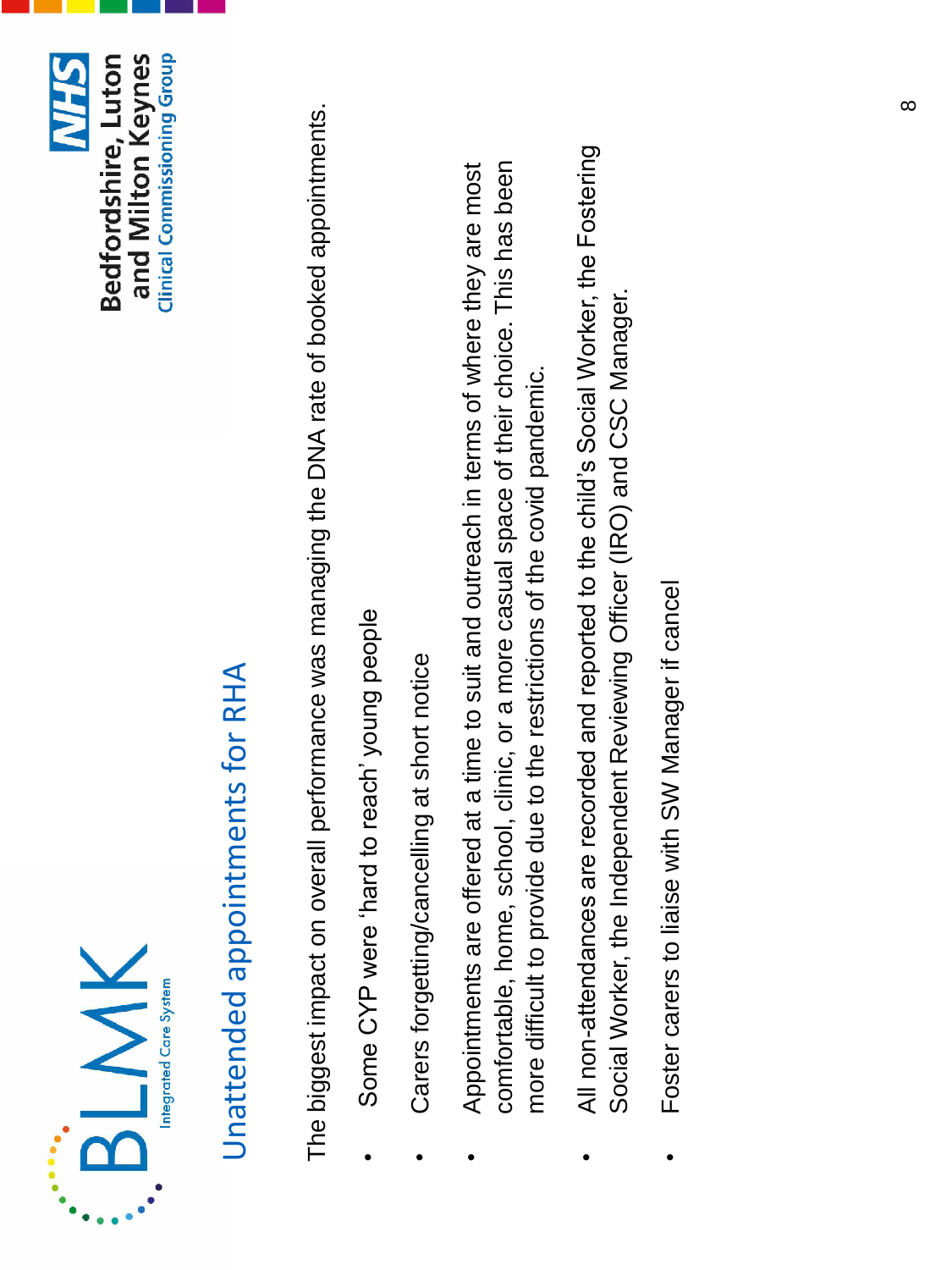



### SDQ Scores

During the pandemic the LAC health team and Corporate Parenting Team made efforts to maintain During the pandemic the LAC health team and Corporate Parenting Team made efforts to maintain gaining a child's SDQ score: gaining a child's SDQ score:

- SDQ questionnaires were emailed out for all assessments to enable information gathering • SDQ questionnaires were emailed out for all assessments to enable information gathering
- BLMK CCG led on monthly meetings with the provider Named Nurse Looked After Children to BLMK CCG led on monthly meetings with the provider Named Nurse Looked After Children to ensure any cases raising risk and requiring additional monitoring were flagged and jointly ensure any cases raising risk and requiring additional monitoring were flagged and jointly discussed
- disorder, attention deficit disorder, significant learning need or mental health difficulties may be disorder, attention deficit disorder, significant learning need or mental health difficulties may be • Children and young people with needs of additional complexity such as autism spectrum Children and young people with needs of additional complexity such as autism spectrum at increased risk and require additional support. at increased risk and require additional support.
- The Primary Mental Health Worker guided complex cases signposted to appropriate resources The Primary Mental Health Worker guided complex cases signposted to appropriate resources and offering direct work where needed. and offering direct work where needed.
- Children are supported by the Primary Mental Health Worker in CAMHS, CNWL CAMHS Children are supported by the Primary Mental Health Worker in CAMHS, CNWL CAMHS Specialist services and Kooth Specialist services and Kooth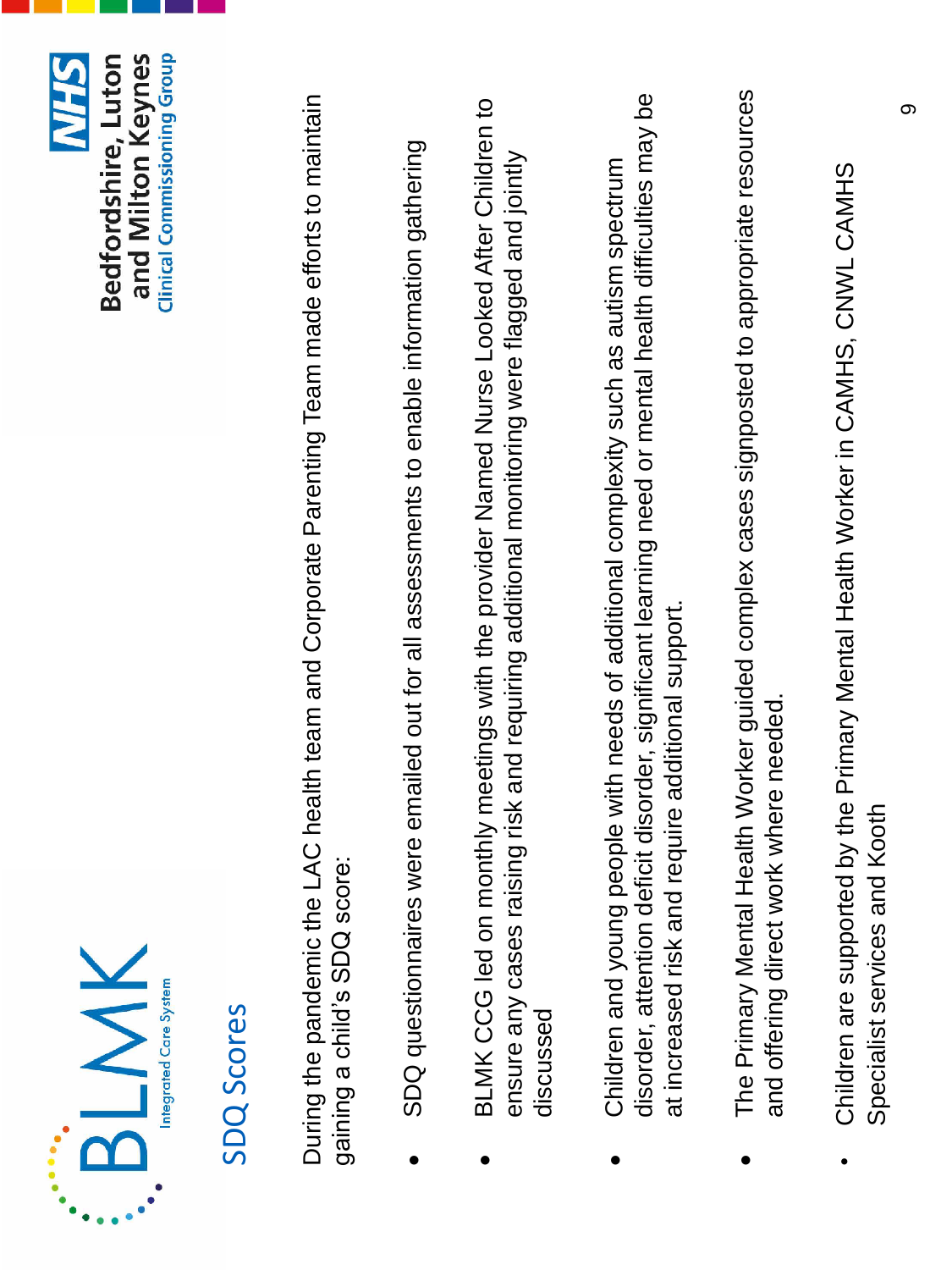



## Immunisation and Dental Performance Immunisation and Dental Performance

Immunisation and vaccination 88% Immunisation and vaccination 88%

Dental checks 69% Dental checks 69%

Performance and compliance to statutory timescales in this area has been significantly impacted Performance and compliance to statutory timescales in this area has been significantly impacted upon due to the pandemic. The Designated Nurse and Head of Corporate Parenting remain to upon due to the pandemic. The Designated Nurse and Head of Corporate Parenting remain to scrutinise performance. scrutinise performance.

2021. Children in need of dental treatment have accessing this with ease; children in need of an 2021. Children in need of dental treatment have accessing this with ease; children in need of an \*currently compliance has risen to 69% with a projection for 80% by the close of November \*currently compliance has risen to 69% with a projection for 80% by the close of November annual appointment are now being progressed at pace. annual appointment are now being progressed at pace.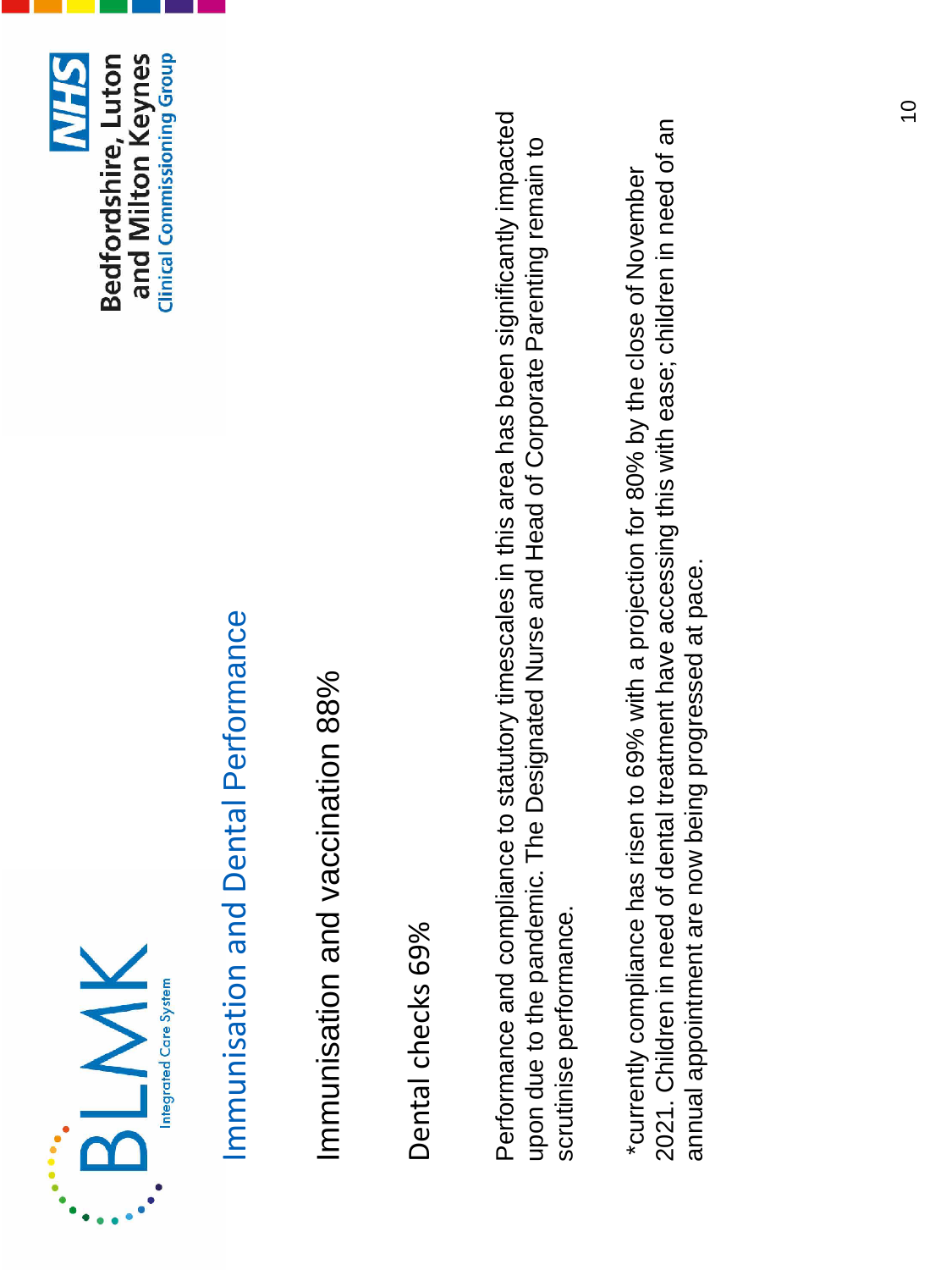



#### Case study

General anesthetic for a child with learning disabilities and autism requiring urgent dental care. *General anesthetic for a child with learning disabilities and autism requiring urgent dental care.*

placement staff and dental staff in securing treatment under general anesthetic for a young person placement staff and dental staff in securing treatment under general anesthetic for a young person young person's specialist dentist liaised with placement, LAC health Nurse Team, CWD Team and young person's specialist dentist liaised with placement, LAC health Nurse Team, CWD Team and place. Essential additional care such as podiatry was pre-planned and completed by the hospital place. Essential additional care such as podiatry was pre-planned and completed by the hospital The LAC Health Team worked collaboratively with the Children with Disabilities Team, specialist aged 17 years who was experiencing significant dental pain. This young person has autism and resulted in a safe dental operation and involved multiple specialists all with covid safety plans in aged 17 years who was experiencing significant dental pain. This young person has autism and resulted in a safe dental operation and involved multiple specialists all with covid safety plans in The LAC Health Team worked collaboratively with the Children with Disabilities Team, specialist management and risk within a hospital setting, the planning, management and co-ordination of team whilst the young person had his general anaesthetic. Post hospital discharge, the young co-ordinated an extremely successful hospital admission. Despite the complexity around covid management and risk within a hospital setting, the planning, management and co-ordination of team whilst the young person had his general anaesthetic. Post hospital discharge, the young co-ordinated an extremely successful hospital admission. Despite the complexity around covid originating. Assessment and management involved extensive discussion and planning by the dental team with a 'Team Around the Child' approach. The Community Dental Service and the originating. Assessment and management involved extensive discussion and planning by the dental team with a 'Team Around the Child' approach. The Community Dental Service and the person chose to go to school the next day and was described as having significantly reduced person chose to go to school the next day and was described as having significantly reduced care gained access for general anaesthetic for this young person. The whole team approach care gained access for general anaesthetic for this young person. The whole team approach limited verbal communication, which made it difficult to fully ascertain where his pain was limited verbal communication, which made it difficult to fully ascertain where his pain was behavioural distress was markedly less and low analgesia use required. behavioural distress was markedly less and low analgesia use required.

The above evidenced the care from the 'team around the child' working in partnership with an The above evidenced the care from the 'team around the child' working in partnership with an excellent outcome for this young man. excellent outcome for this young man.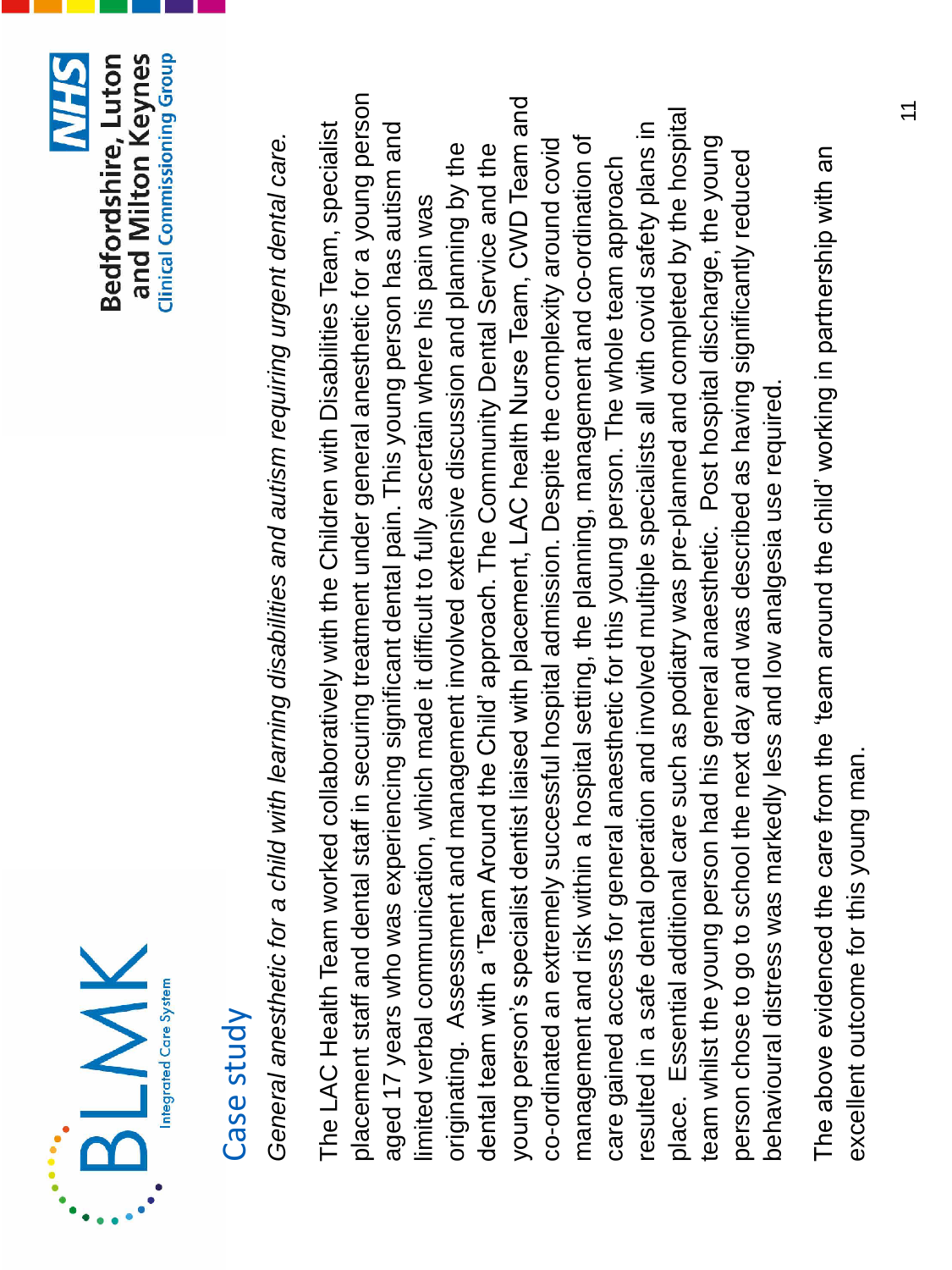



### Case study

Young person who had not had a face-to-face IHA due to living out of area. There were concerns around fabricated illness. RHA referral was received, and an appointment booked but there were Young person who had not had a face-to-face IHA due to living out of area. There were concerns around fabricated illness. RHA referral was received, and an appointment booked but there were would be more appropriate for the YP to be seen by the paediatrician involved in their care:Email would be more appropriate for the YP to be seen by the paediatrician involved in their care:Email and had been identified as the best placed health professional to undertake the assessment. and had been identified as the best placed health professional to undertake the assessment. safeguarding concerns. LAC Team took the case to safeguarding supervision and agreed it safeguarding concerns. LAC Team took the case to safeguarding supervision and agreed it sent requesting YP seen by a paediatrician for their RHA for the following reasons: Baseline sent requesting YP seen by a paediatrician for their RHA for the following reasons:Baseline assessment required to identify health needs.Paediatrician already involved in YP's care assessment required to identify health needs. Paediatrician already involved in YP's care some concerns identified regarding mum being present at the appointment and ongoing some concerns identified regarding mum being present at the appointment and ongoing Paediatrician had already been involved in LAC reviews. Paediatrician had already been involved in LAC reviews.

Paediatricians and GP, not other professionals so risk of LAC team not having all relevant Paediatricians and GP, not other professionals so risk of LAC team not having all relevant Email from YP's social worker advised that court proceedings would only be shared with Email from YP's social worker advised that court proceedings would only be shared with information. information.

As concerns around fabricated illness, it would be advisable to limit the number of professionals As concerns around fabricated illness, it would be advisable to limit the number of professionals involved with YP to try and ensure any issues are not diluted. involved with YP to try and ensure any issues are not diluted.

Paediatrician agreed to undertake LAC RHA and YP seen by the Paediatrician already involved Paediatrician agreed to undertake LAC RHA and YP seen by the Paediatrician already involved in their care.in their care.